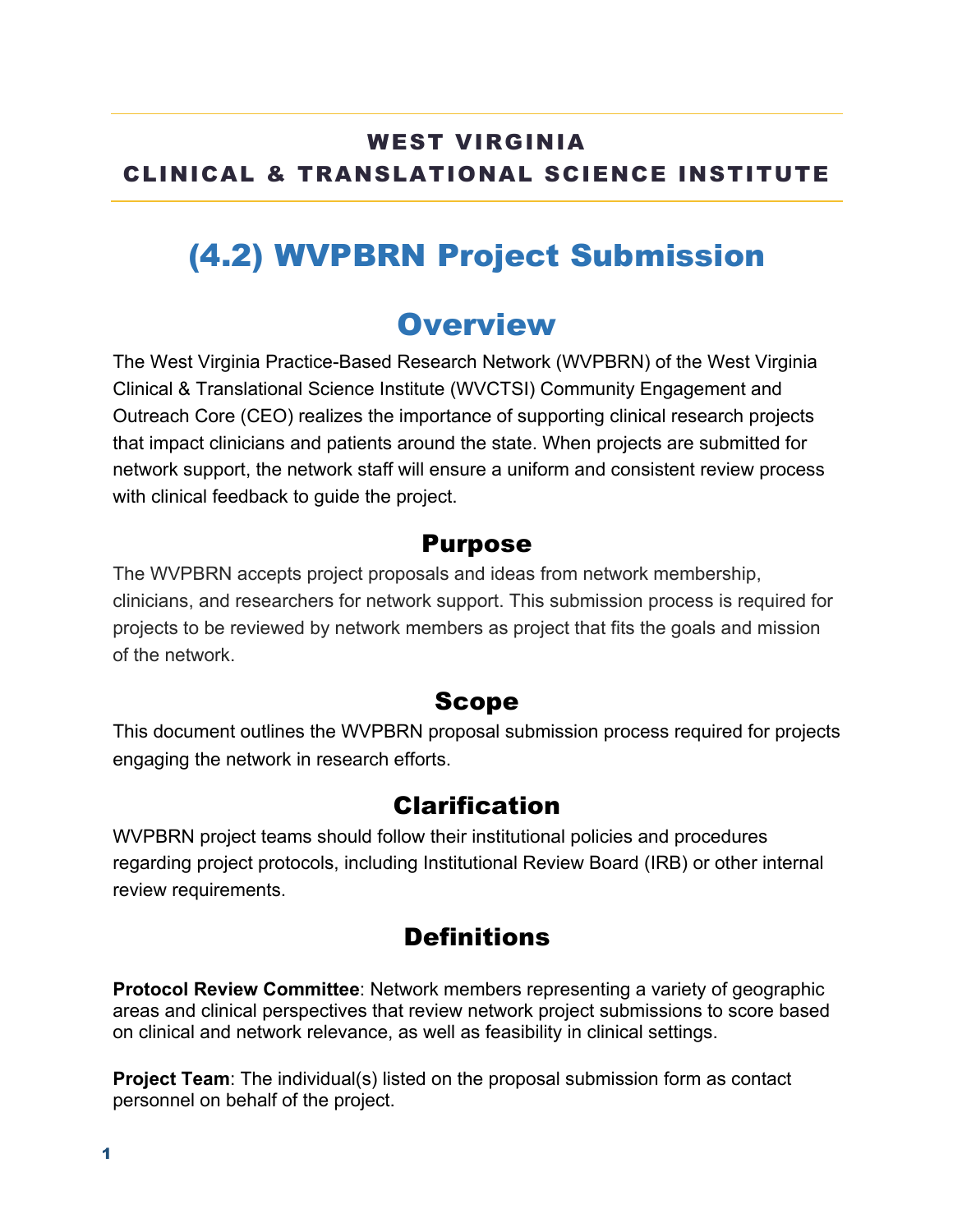# **Policy**

The WVPBRN should be notified of interest prior to project submission to determine guidelines for submission and define expectations.

## Procedures

- 1. Upon interested individual completing online proposal submission form located on the WVPBRN website, network staff will ensure that the information is properly recorded and information is complete.
- 2. Study proposals submitted to the WVPBRN by principal investigators must be aligned with the WVPBRN's mission, vision, goals, and current research objectives. The total body of work undertaken by the WVPBRN will be consistent with the following principles. Projects must:
	- I. be designed and implemented collaboratively with the WVPBRN
	- II. address a question of importance to primary care and public health
	- III. have the potential to influence practice and health care delivery
	- IV. have the support and interest of the clinician members and partners of the WVPBRN
	- V. be led by an appropriate principal investigator or co-investigator
	- VI. have adequate funding, if needed, as determined by the WVPBRN
	- VII. have the potential for knowledge dissemination in some form, publication in a peer-reviewed journal, and/or additional funding opportunities
- 3. Project information from the proposal submission form is transferred to the WVPBRN Protocol Reviewer Form with any attachments.
- 4. A survey is created for collection of review feedback that focuses specifically on
	- I. relevance of the topic in primary care,
	- II. feasibility within a clinical setting,
	- III. general feedback regarding overall project design and implications.
- 5. The review document, attachments, and review survey link is sent to the entire Protocol Review Committee and given 7-10 days to review.
- 6. Once the review is complete, reviewer comments are de-identified and transferred to the WVPBRN Reviewer Feedback document.
- 7. The WVPBRN Reviewer Feedback document is reviewed by network staff and sent back to project team. The committee may request additional information from the PI if Network project role is not clearly defined.
- 8. If the project is accepted by the Protocol Review Committee, a letter of support from the WVPBRN is drafted for the project team to review. The letter of